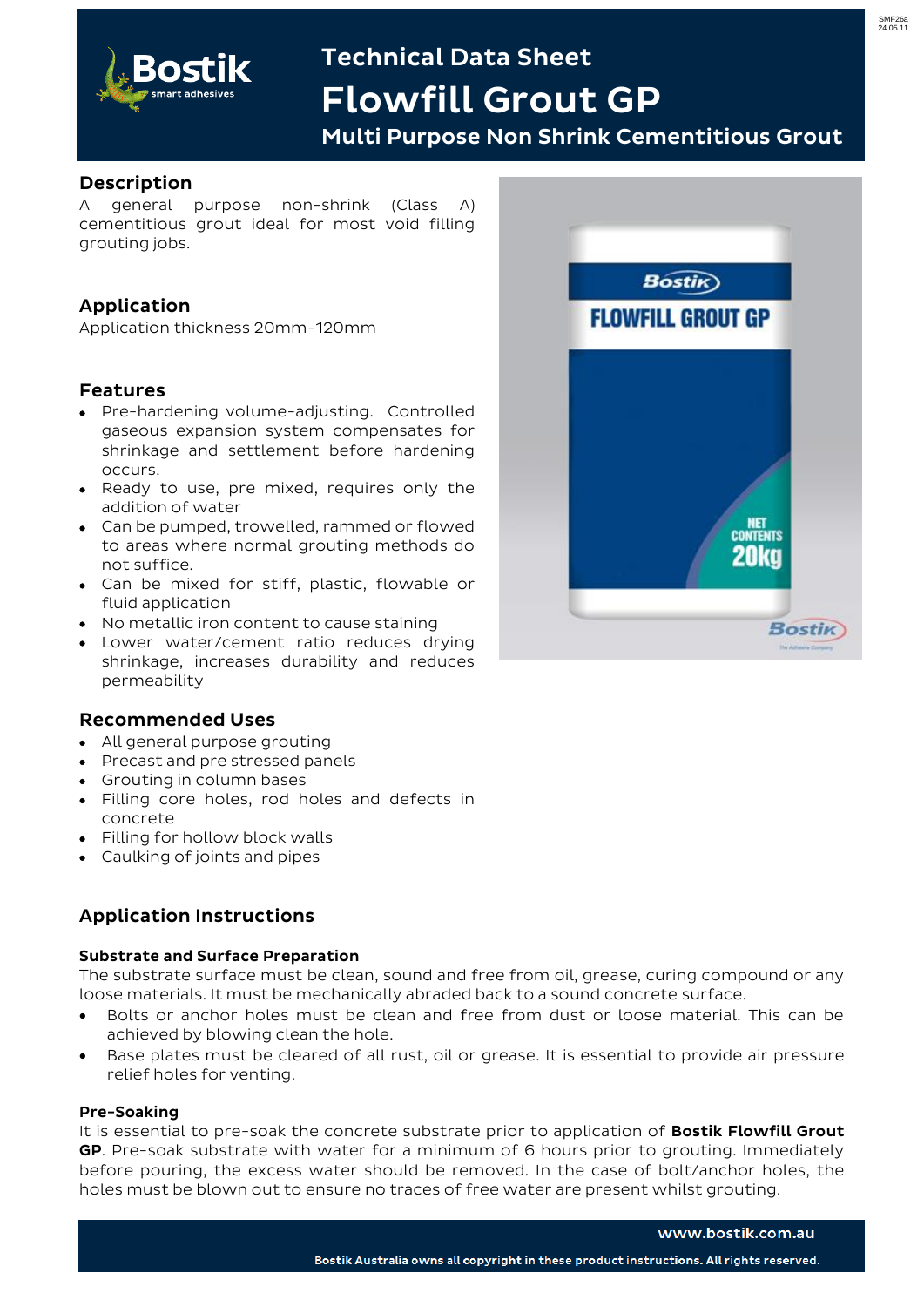

**Multi Purpose Non Shrink Cementitious Grout**

### **Formwork**

Formwork must be constructed to facilitate rapid and continuous filling, whilst remaining leak proof and water tight. Foam rubber strips or suitable sealants underneath the formwork are recommended.

### **Unrestrained Surface**

As **Bostik Flowfill Grout GP** is an expanding grout, it is advisable not to have any unrestrained areas.

#### **Low Temperature Working**

At temperatures below 5ºC the cure rate and strength development rate will be dramatically reduced. If early strength is required, it is advisable to use heated water and condition **Bostik Flowfill Grout GP** to 25ºC. Do not exceed this temperature.

### **High Temperature Working**

At temperatures above 30ºC, it is advisable to use water below 20ºC when mixing grout. All materials must be kept cool and away from direct sunlight. If practical, the installation area should be shaded by erecting shade screens. If ambient temperatures are excessive, grouting should be scheduled for early morning or late afternoon.

### **Mixing**

**Bostik Flowfill Grout GP** requires between 3 - 4.4 litres of potable water per 20kg bag, depending on the desired consistency. For optimum results, mixing should performed using a forced action high shear stirrer powered by a heavy duty electric mixing drill.

- Add pre-measured water to a clean mixing bucket.
- Gradually add powder into the water whilst continuously mixing the contents of the bucket. When the entire contents of the bags have been added to the water, mix for a further 3 - 5 minutes to achieve maximum results. Mix product must be smooth, lump free and homogenous consistency.

It is essential that the grouting operation is continuous hence ensure sufficient labour and mixing capacity is available.

| Consistency | <b>Water Addition</b> |  |
|-------------|-----------------------|--|
|             | (Litres)              |  |
| Stiff       | 31i                   |  |
| Plastic     | $3.1 - 3.6$ Li        |  |
| Flowable    | $3.6 - 4.0$ Li        |  |
| Fluid       | $4.0 - 4.4$ Li        |  |

\* Consistency is in accordance to ASTM C1107/C1107-11 and AS 1478.2-2005 Table 4.1.2.2

### **CAUTION DO NOT MIX BY HAND DO NOT ADD ADDITIONAL WATER**

Discard any unused grout that has stiffened or hardened. DO NOT RETEMPER.

## **Pouring**

The desired ambient temperature for pouring is approximately 20°C. At this temperature it is essential the grout is placed within 25 minutes of mixing as this will ensure the expansion process is maximised. Ensure the entire area to be grouted is completely filled. We advise the following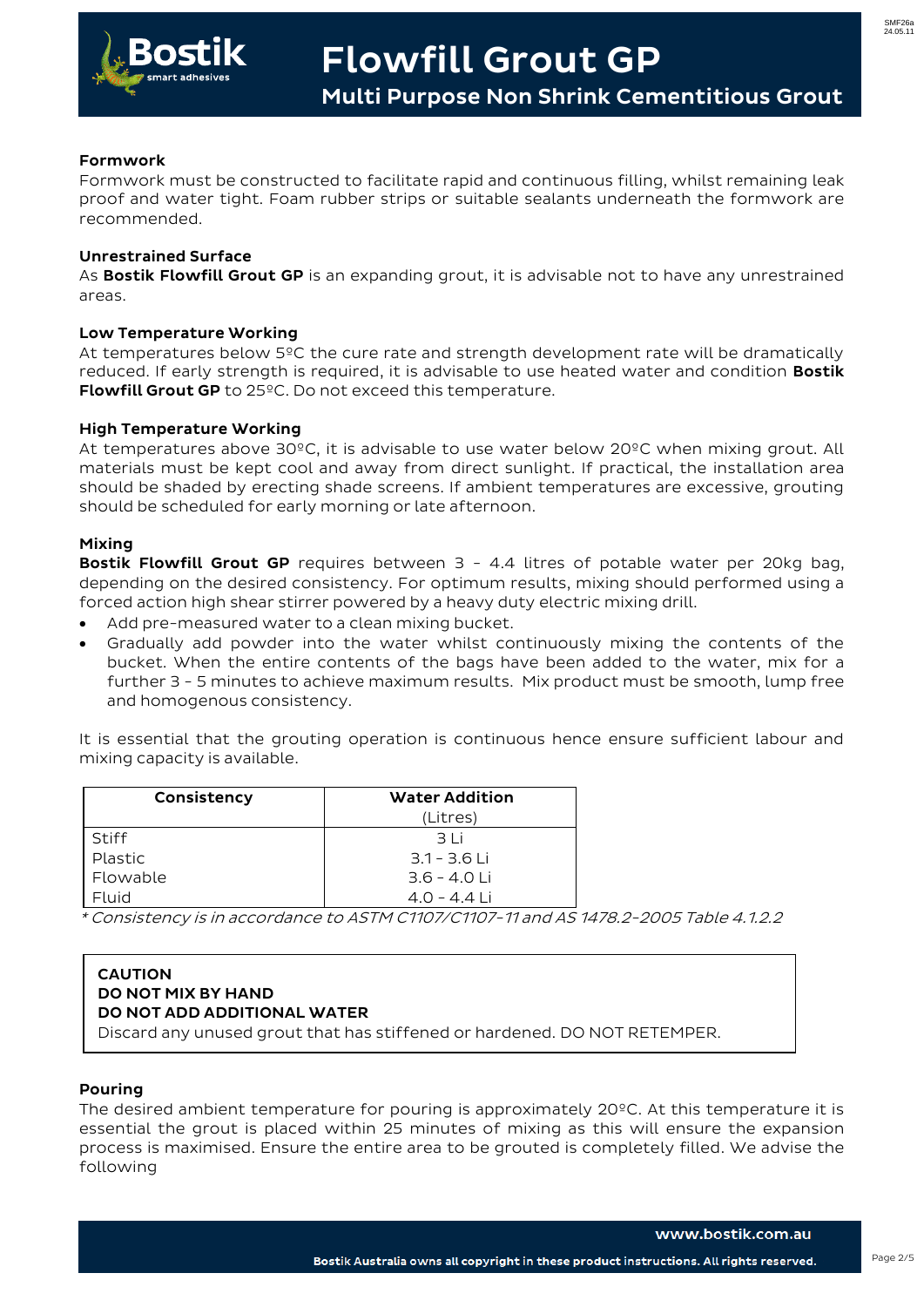

# **Flowfill Grout GP**

**Multi Purpose Non Shrink Cementitious Grout**

- Use a suitable head box to ensure continuous flow of grout.
- Place/ pour grout from one side, minimizing the likelihood of trapped air.
- The grout head must be maintained at all times so that a continuous grout front is achieved.
- Do not use mechanical vibrators to assist in flow as this will cause segregation of aggregate.
- Discard any material that shows signs of stiffening.

#### **Curing**

On completion of grouting the exposed area should be covered with wet hessian, plastic sheeting or **Bostik Bond 'N' Cure** to prevent excessive moisture loss. At ambient temperature, formwork should be removed no sooner than 24 hours after completion of grouting. The covering should stay in place for a further 6 days. Lack of sufficient curing could result in plastic cracking and drying shrinkage on the surface.

# **Properties**

### **Application Thickness**

20mm - 120mm

#### **Set Time**

| Consistency    | <b>Initial Set</b> | <b>Final Set</b> |
|----------------|--------------------|------------------|
| Stiff          | 2.5 hours          | 3.5 hours        |
| <b>Plastic</b> | 4 hours            | 5 hours          |
| Flowable       | 4.5 hours          | 7 hours          |
| Fluid          | 5 hours            | 8 hours          |

\* Tested in accordance to ASTM C191-08

#### **Time for Expansion**

| <b>Start:</b> | 15 mins                                                    |
|---------------|------------------------------------------------------------|
| Finish :      | 2 - 3 hours                                                |
|               | * Tested in accordance to ASTM C940-98a (re-approved 2003) |

#### **Compressive Strength**

| Consistency | Water<br><b>Addition</b> | <b>MPa</b> |           |           |
|-------------|--------------------------|------------|-----------|-----------|
|             | (Litres)                 | 1 day      | 7 days    | 28 days   |
|             |                          | $30-$      |           |           |
| Stiff       | 3 Li                     | 40         | $60 - 75$ | $75 - 85$ |
| Plastic     | $3.1 - 3.6$ Li           | $25 - 30$  | $50 - 60$ | $65 - 75$ |
| Flowable    | $3.6 - 4.0$ Li           | $20 - 25$  | $35 - 40$ | $50 - 60$ |
| Fluid       | $4.0 - 4.4$ Li           | $15 - 20$  | $30 - 40$ | $40 - 50$ |

\* Tested in accordance to AS/NZS 2350.11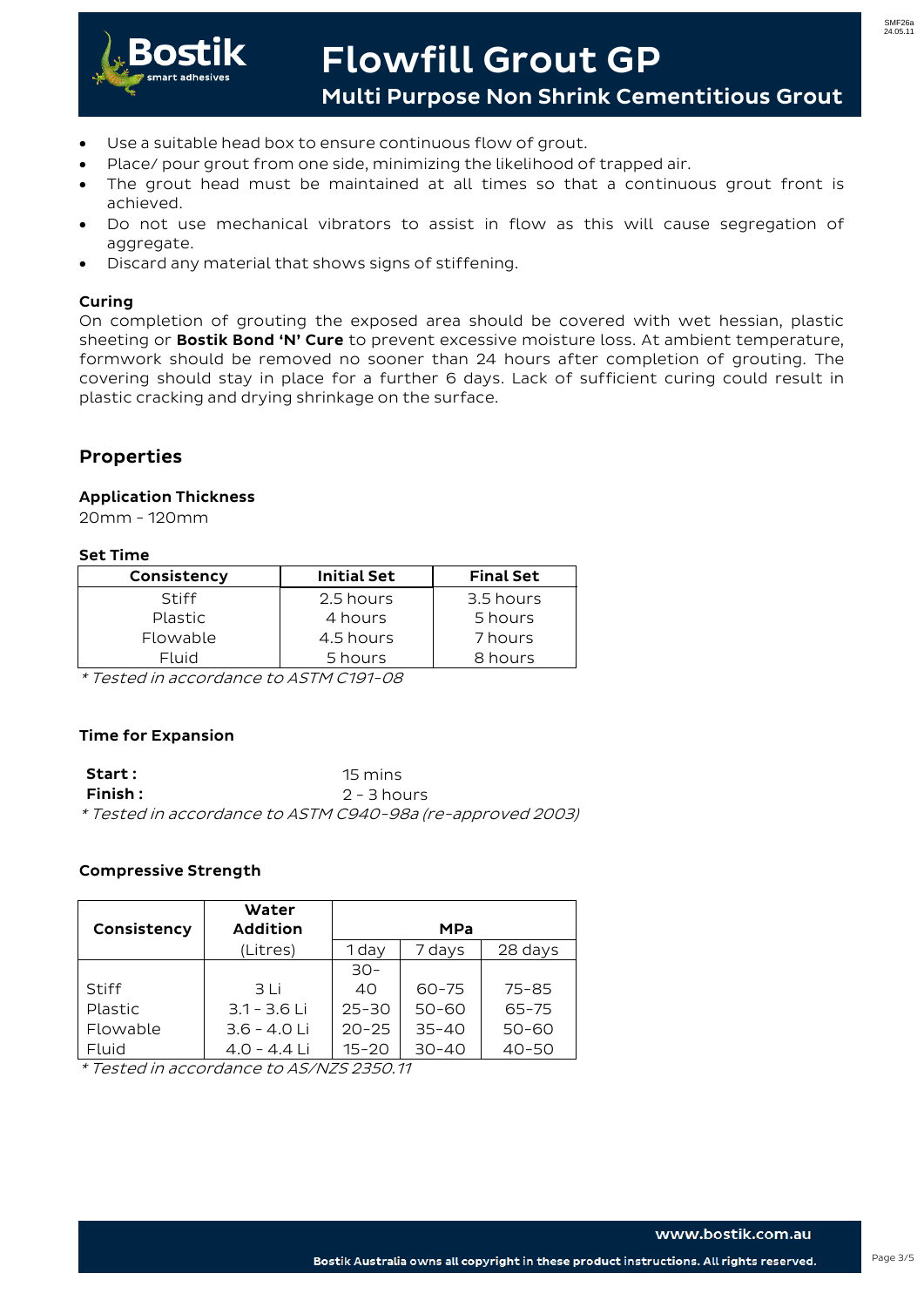

## **Coverage**

(Litres per 20kg bag)

| Consistency    | <b>Yield (Litres)</b> |
|----------------|-----------------------|
| Stiff          | $10.5 - 11$           |
| <b>Plastic</b> | $10.5 - 11$           |
| Flowable       | $11 - 11.5$           |
| Fluid          | $11 - 11.5$           |

# **Fresh Wet Density**

Approx 2100 Kg/m3 depending on actual consistency used

# **Bags Required Per Cubic Metre**

85 - 90 bags depending on actual consistency used

# **Pack Size**

20kg

# **Storage & Shelf Life**

Flowfill Grout GP has a shelf life of approximately 12 months in unopened bag. Must be stored in a cool, dry elevated place and protected from high humidity.

# **Safety Precautions**

SEE THE MATERIAL SAFETY DATA SHEET FOR ADDITIONAL INFORMATION. EMERGENCY INFORMATION: 1800 033 111 (ALL HOURS) MSDS can be downloaded from [www.bostik.com.au](http://www.bostik.com.au/)

# **Clean-Up**

**Bostik Flowfill Grout GP** should be removed from tools and equipment with clean water immediately after use

## **VOC – 1 G/LT**

**voccertificates.australia@bostik.com**

## **Product Details**

| Item No | <b>Item Name</b>         | <b>Size</b> |
|---------|--------------------------|-------------|
| 267759  | <b>FLOWFILL GROUT GP</b> | 20 KG       |
| 376833  | FLOWFILL GROUT GP (WA)   | 20 KG       |



www.bostik.com.au